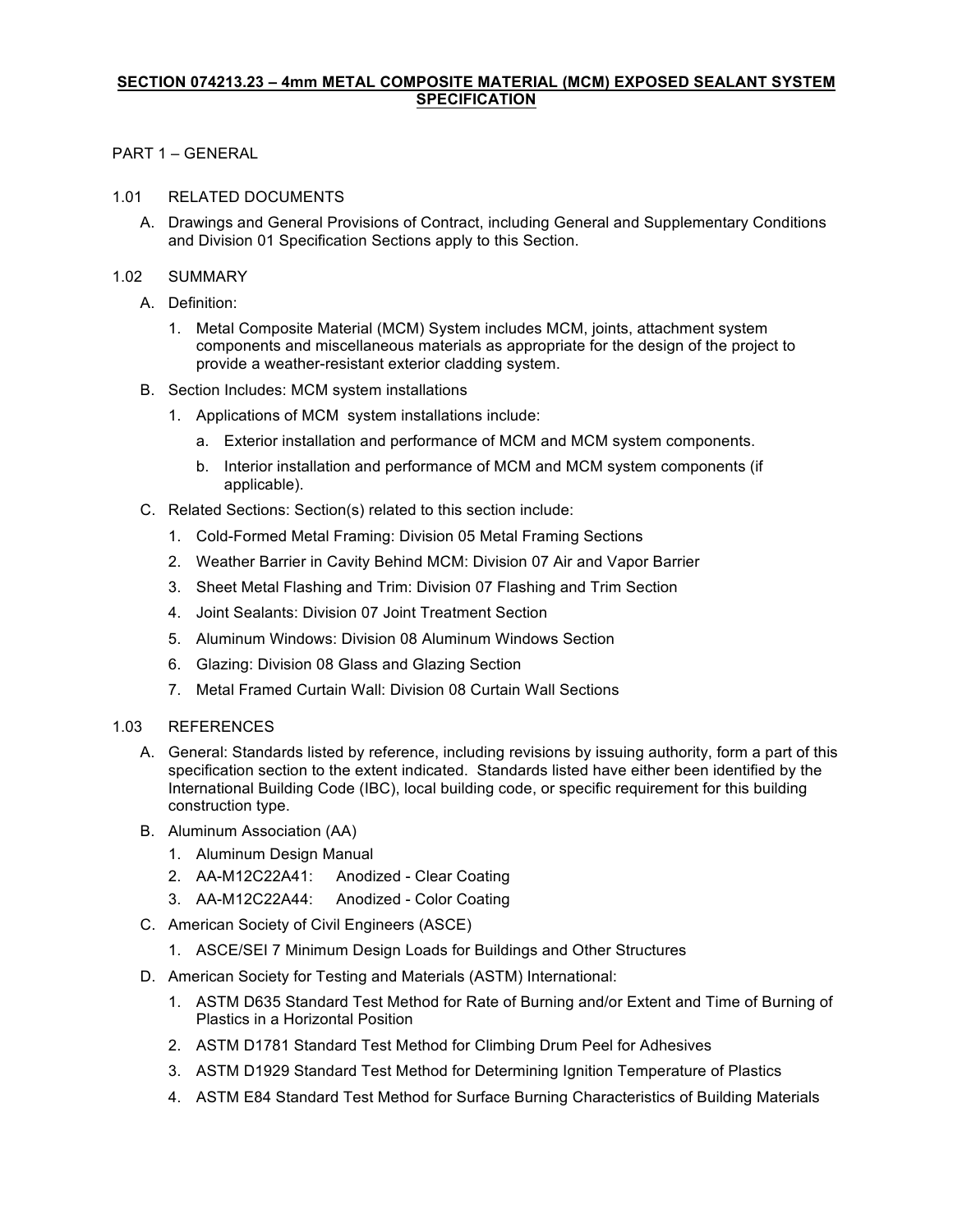- 6. ASTM E283 Standard Test Method for Determining the Rate of Air Leakage Through Exterior Windows, Curtain Walls, and Doors Under Specified Pressure Differences Across the Specimen
- 7. ASTM E330 Standard Test Method for Structural Performance of Exterior Windows, Curtain Walls, and Doors By Uniform Static Air Pressure Difference
- 8. ASTM E331 Standard Test Method for Water Penetration of Exterior Windows, Curtain Wall, and Doors By Uniform Static Air Pressure Difference
- 9. ASTM E1233 Standard test Method for Structural Performance of Exterior Windows, Doors, Skylights, and Curtain Walls by Cyclic Air Pressure Differential
- E. American Architectural Manufacturers Association (AAMA):
	- 1. AAMA 2605 Voluntary Specification, Performance Requirements and Test Procedures for Superior Performing Organic Coatings on Aluminum Extrusions and Panels
	- 2. AAMA 501 Methods of Test for Exterior Walls
- F. National Fire Protection Association (NFPA):
	- 1. NFPA 285 Standard Fire Test Method for Evaluation of Fire Propagation Characteristics of Exterior Non-Load-Bearing Wall Assemblies Containing Combustible Components

#### 1.04 SYSTEM DESCRIPTION

- A. Performance Requirements:
	- 1. General Performance: Provide installed MCM system designed to withstand specified loadings while maintaining allowable deflection, thermal movement performance as defined by the Manufacturer, Fabricator, or Installer required by this section without defects, damage or failure.
- B. Deflection and Thermal Movement: Provide installed MCM systems that have been designed to resist to the wind loading, acting inward and outward, defined for this project:
	- 1. Perimeter Framing Deflection: Deflection of panel perimeter framing member shall not exceed L/175 normal to plane of the wall where L is the unsupported span of the perimeter framing member.
	- 2. Panel Deflection: Deflection of the panel face shall not exceed L/60 at design load where L is the unsupported span of the panel.
	- 3. Anchor Deflection: At connection points of framing members to anchors, anchor deflection in any direction shall not exceed 0.0625 inch (1.6 mm).
	- 4. At 150% pressure, no permanent deformation exceeding L/1000 or failure to structural members is permitted.
	- 5. Thermal Movements: Allow for free and noiseless horizontal and vertical thermal movement due to expansion and contraction of component parts over a temperature range of -20°F (- 29°C) to +180°F (82.2°C) at the material surface.
		- a. Buckling, opening of joints, undue stress on fasteners, failure of sealants, or any other detrimental effects of thermal movement will not be permitted.
		- b. Fabrication, assembly and erection procedures shall take into account the ambient temperature range at the time of the respective operation.
- C. System Requirements:
	- 1. Wet System (Tested to AAMA 501 Standard)
		- a. ASTM E283 Air Leakage Not more than 0.06 cfm per ft $^2$  of wall area (0.3 L/s•m $^2$ ) when tested at 6.24 psf (300 Pa).
		- b. ASTM E331 Static Water Penetration When tested under static pressure at 12.0 psf (575 Pa) minimum, for a time period of 15 minutes. MCM systems must have: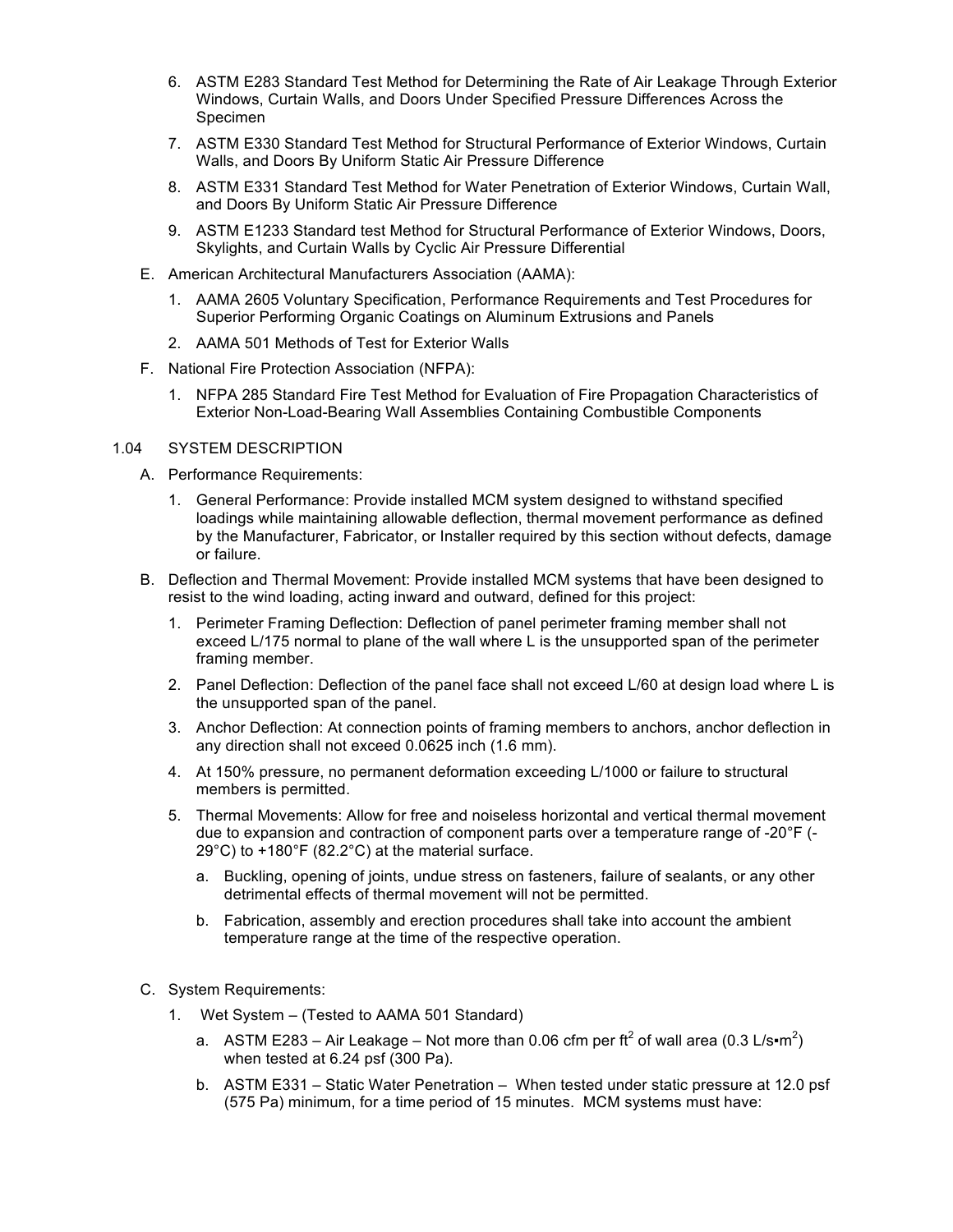- ii. No uncontrolled water leakage to the room side of the assembly when tested as defined by the procedure.
- c. AAMA 501.1 Dynamic Water Penetration When tested with a wall pressure equivalent to 12.0 psf (575 Pa) for a time period of 15 minutes, the MCM system must have:
	- i. No uncontrolled water leakage to the room side of the assembly when tested as defined by the procedure.
- d. ASTM E330 Structural Performance MCM system must be engineered to meet the project design loads, however the MCM system must meet or exceed the following criteria when tested to a minimum pressure of 30.0 psf (1436 Pa):
	- i. Deflections do not exceed limitations defined within the section on Deflection and Thermal Movement.
- D. Fire Performance: Where required by governing code, provide fire retardant MCM that has been evaluated and is in compliance with code requirements specified herein.
	- 1. Fire Performance: Wall assemblies containing MCM System shall meet the requirements of the Intermediate Scale Multi-story test, NFPA 285, where required by code based for the design of this project.

#### 1.05 SUBMITTALS

- A. General: Provide submittals in accordance with Conditions of the Contract and Division 01 Submittal Procedures Section.
- B. Product Data: For each type of product indicated, include construction details, material descriptions, dimensions of individual components and profiles, and finishes for each type of MCM System and accessory.
- C. Shop Drawings: Submit shop drawings showing elevations and layouts, profiles, and product components, including anchorage, accessories, finish colors, and textures.
	- 1. Include details showing thickness and dimensions of the system parts, details of edge conditions, attachment system, corners, fastening and anchoring methods, locations of joints and gaskets, location and configuration of joints necessary to accommodate thermal movement, and all trim and flashings.
	- 2. Provide signed and sealed drawings by a qualified Design Professional in the project jurisdiction, of the MCM System showing conformance with the performance requirements and design criteria identified for this project.
- D. System Calculations: Submit MCM System Fabricator's complete system design and engineering analysis/calculations including, but not limited to the following:
	- 1. Show governing MCM types, mounting system including anchorages, connections, and fasteners. Indicate location, type magnitude, and direction of loads imposed on the building structural frame.
	- 2. Analysis/Calculations shall be signed and sealed by a qualified Design Professional in the project jurisdiction that the MCM system shows conformance with the performance requirements and design criteria identified for this project.
- E. Samples: Submit selection and verification samples for finishes, colors and textures
	- 1. Selected Samples: Manufacturer's color charts or chips illustrating full range of colors, finishes and patterns available for MCM with factory applied finishes. Custom color selection requires color sample to be submitted for approval. Approval signatures are required by Owner and/or Architect.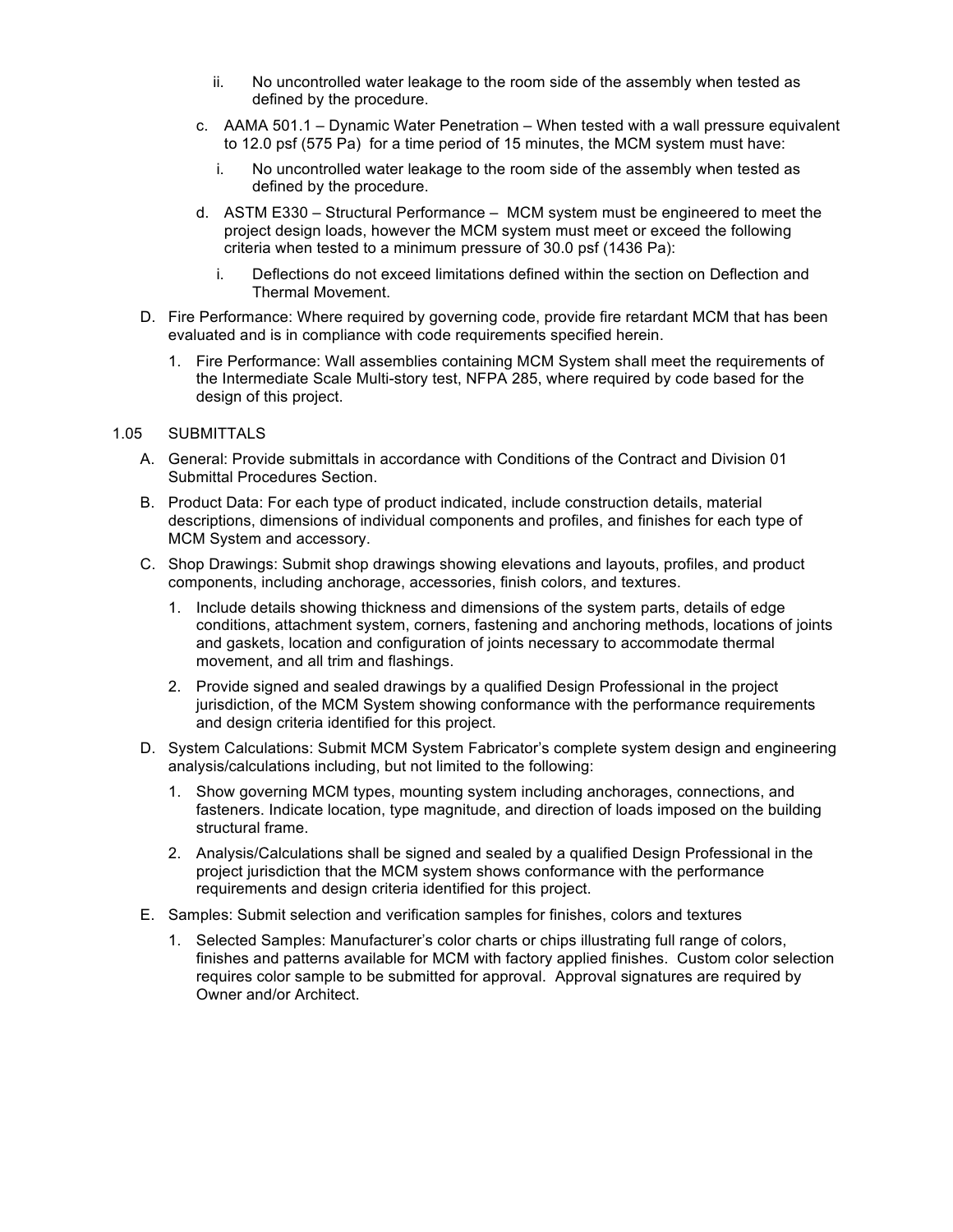- 3. Verification Samples:
	- a. MCM System assembly: 12 inch × 12 inch (305 mm × 305 mm) MCM system samples in thickness specified, including clips, anchors, supports, fasteners, closures and other panel accessories. Panel sample need not be provided in the specified color.
	- b. Two samples of each color or finish selected, approximately 3 inch x 4 inch (76.2mm x 101.6mm) minimum.
	- c. Custom color samples may contain drawn down lines. Sizes for custom color samples are limited.
- F. Quality Assurance Submittals: Submit the following:
	- 1. MCM Manufacturer's material test reports: Certified test reports showing compliance with specified performance requirements, and a third-party listing documenting compliance to a comparable code section.
	- 2. Certificates: Product certificates signed by MCM Manufacturer when requested certifying MCM complies with specified performance requirements indicated in this specification.
	- 3. MCM System Fabricator's certified system test reports: Certified system test reports showing system compliance with specific performance characteristics or a third-party listing documenting compliance to a comparable code section. Performance requirements shall be based on the type of MCM systems provided:
		- a. Wet System
			- i. Tested to AAMA 501 Standard
- G. Closeout Submittals: Submit the following:
	- 1. Warranty: MCM Manufacturer, Fabricator, and Installer warranty documents as specified within the warrantee section of this specification.

# 1.06 QUALITY ASSURANCE

- A. Qualifications:
	- 1. MCM Manufacturer Qualifications: Company with a minimum of 10 years of continuous experience manufacturing MCM of the type specified in North America:
		- a. Able to provide specified warranty on finish.
		- b. Able to provide a list of other projects of similar size, including approximate date of installation and name of Architect for each.
	- 2. MCM System Fabricator Qualifications: The MCM System Fabricator of this project's MCM System must be:
		- a. A Certified MCM Fabricator by the Metal Construction Association (MCA) or
		- b. Meet the Fabricator Requirements shown in this section and provide supporting documentation ten (10) days prior to Bid.
			- i. Fabricator Requirements:
				- a) The MCM System Fabricator shall demonstrate and offer written attested certification by at least one (1) specified MCM Manufacturer that he has fabricated; a minimum of 150,000 square feet (13935 square meters) of architectural walls per year, that are used as the building weathering envelope, utilizing MCM of at least 4mm (0.157 inch) thickness.
				- b) System components shall be shop fabricated.
				- c) Fabrication of other types of panels or fabricator's goods is not considered as meeting the above requirement.
				- d) MCM System Fabricator shall have been in business under its present name for at least five (5) years prior to the start of this project.
				- e) MCM System Fabricator shall not have filed for protection from creditors under state or federal insolvency or debtor relief statues or codes.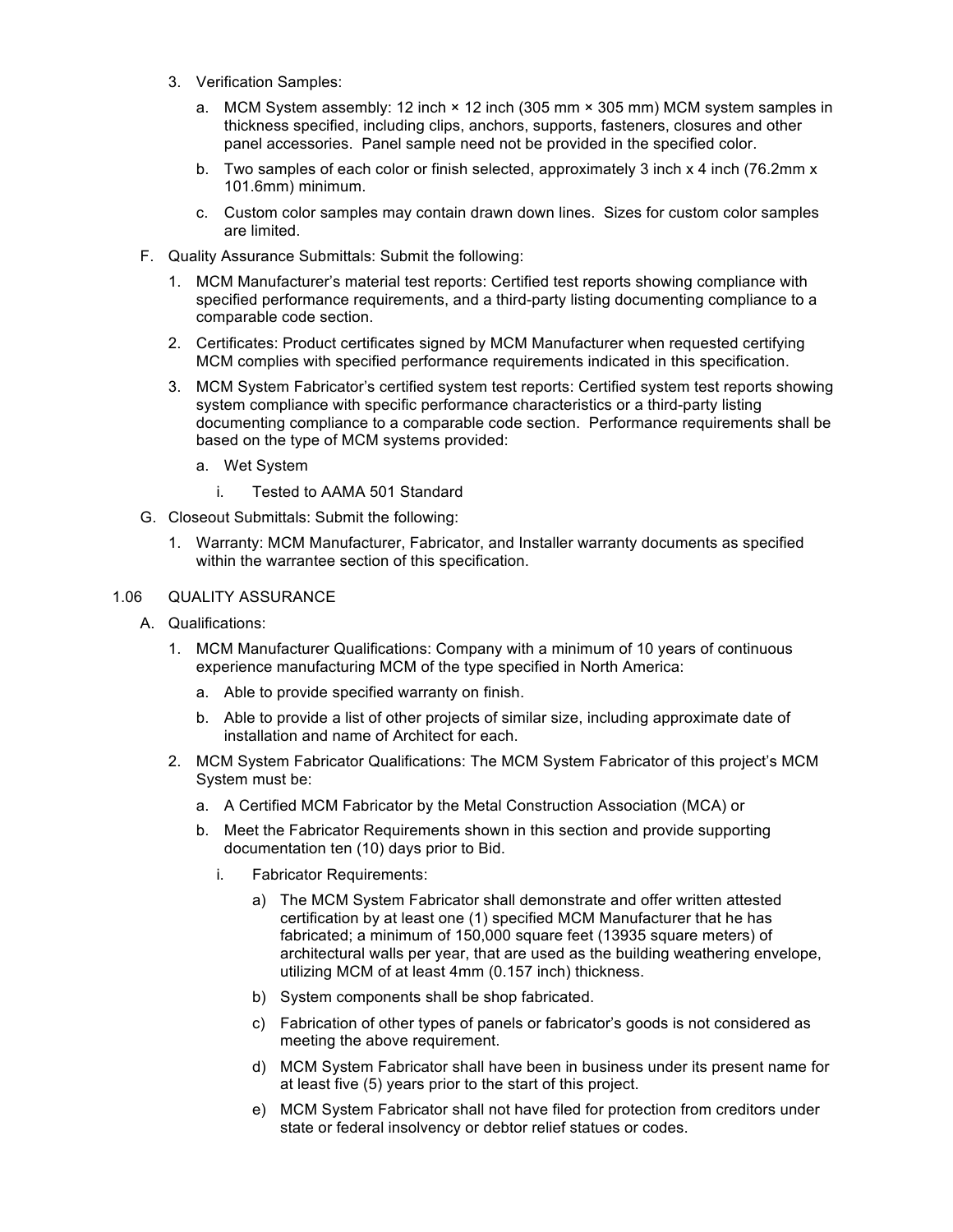- f) MCM System Fabricator shall substantiate a track record of one of the Manufacturers listed in this specification working with the Fabricator/Installer for three (3) consecutive years and at a scale of operations cited above.
- 3. MCM System Installer Qualifications:
	- a. The MCM System Installer shall have been in business under the present name for at least five (5) years prior to the start of this project and have experience with similar sized MCM system projects. The MCM System Installer must be capable of providing field service representation during construction.
	- b. The MCM System Installer must be an approved installer by a MCA Certified Fabricator for the installation of their MCM System and have undergone proper training for the specified system thereof.
- B. Regulatory Code Agencies Requirements: Provide MCM system which have been evaluated and are in compliance with the following, where required:
	- 1. International Code Council (ICC)
	- 2. City of Los Angeles (Research Report)
	- 3. Miami/Dade County Florida (Notice of Acceptance)
	- 4. State of Florida (Florida Product Approval)
- C. Mock-Ups: Install at project site a job mock-up using acceptable products and Fabricator approved details. Obtain Owner's and Architect's acceptance of finish color (draw down samples to be used for color approval of nonstandard coil coated colors), texture and pattern and workmanship standard. Comply with Division 01 Quality Control, Mock-Up Requirements Section.
	- 1. Mock-Up Size: To provide as detailed in the construction documents if a standalone Mock-Up is required.
	- 2. Maintenance: Maintain mock-up during construction for workmanship comparison; remove and legally dispose of mock-up when no longer required.
	- 3. Incorporation: Mock-up may be incorporated into final construction upon Owner's approval.
	- 4. Additional Cost: Material required for custom color mock-ups may require special small quantity material runs that may increase cost and require additional time to obtain material.
- D. Pre-installation Meetings: Conduct pre-installation meeting to verify project requirements, substrate conditions, and system Fabricator's installation details.

### 1.07 PROJECT CONDITIONS

- A. Substrate Tolerances: The General Contractor is responsible for providing a substrate with a tolerance of 1/4 inch in 20.0 feet (6mm in 6m), on level, plumb, and location control lines as indicated and within 1/8 inch (3mm) offset of adjoining faces of alignment of matching profiles tolerances are noncumulative.
- B. Field Measurements: Verify locations of wall framing members and wall opening dimensions by field measurements prior the fabrication of the MCM System. Indicate measurements on the "As Built Shop Drawings". Field measurements to be taken once all substrate materials and adjacent materials are installed.
- C. Project Schedule: Provisions in the project schedule must accommodate the time interval between field measurements and fabrication/installation.

### 1.08 WARRANTY

- A. Project Warranty: Refer to Conditions of the Contract for project warranty provisions.
- B. MCM Manufacturer's Material Warranty: Submit, to the Owner, the manufacturer's standard warranty.
	- 1. Warranty Period:
		- a. MCM Material Integrity: Five (5) plus 1 years from date of shipment
		- b. MCM Painted Finish: Twenty (20) plus 1 years from date of shipment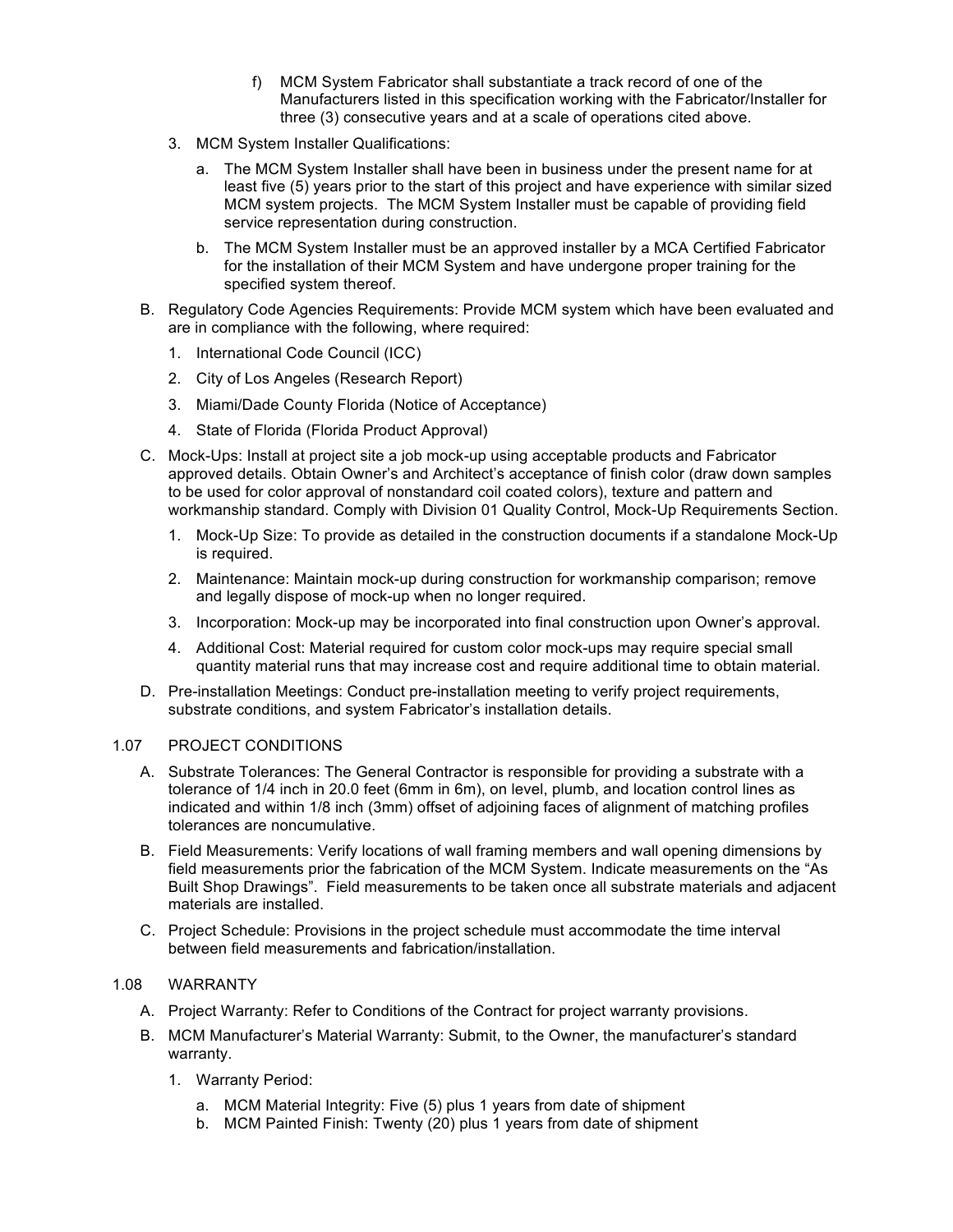- c. MCM Natural Metal Surface: No finish warranty
- C. MCM System and System Installation Warranty: Submit to the Owner, the MCM Fabricator system's standard warranty document executed by authorized company official. The MCM system's assembly warranty is in addition to and not a limitation of, other rights Owner may have under the Contract Documents.
	- 1. Warranty Period
		- a. MCM System Workmanship: One (1) year warranty period commencing on Date of Substantial Completion.
		- b. Special Warranty: The MCM System Fabricator will repair or replace components of the MCM System that fails in materials or workmanship within the specified one (1) year warranty period above.
			- i. Failures include: deterioration of metals and other materials beyond normal weathering; structural failures including rupturing, cracking, puncturing, or loss of bond/adhesion characteristics.

# PART 2 – PRODUCTS

- 2.01 METAL COMPOSITE MATERIAL (MCM) Manufacturers and Premium MCM System Fabricators
	- A. MCM Manufacturers:
		- 1. Alpolic material manufactured by Mitsubishi Chemicals www.alpolic-americas.com
		- 2. Alucobond material manufactured by 3A Composites USA, Inc. www.alucobondusa.com
		- 3. Reynobond material manufactured by Alcoa Architectural Products www.reynobond.com
	- B. MCM System Fabricators:
		- 1. Basis of Design: CEI Composite Material, LLC www.CEIComposites.com.com
		- 2. Premium Certified MCM Fabricators recognized by the Metal Construction Association

### 2.02 METAL COMPOSITE MATERIAL (MCM)

- A. Material Description
	- 1. MCM Composition:
		- a. Two sheets of aluminum sandwiching a solid core of extruded thermoplastic material formed in a continuous process with no glues or liquid adhesives between dissimilar materials. The core material shall be free of voids and/or air spaces and not contain foamed insulation material. Products that are laminated sheet by sheet in a batch process using glues or adhesives between materials shall not be acceptable.
	- 2. MCM Thickness: 4mm (0.157 inch)
	- 3. MCM Face Sheets:
		- a. Thickness: 0.5mm (0.02 inch) (nominal)
	- 4. MCM Product:
		- a. Standard core material product acceptable for use:
			- i. Less than 40 feet (12.2m) above grade in general accordance with the provisions of IBC Section 1407, or
			- ii. Up to 50 feet (15.2m) above grade when used in general accordance with the specific provisions of IBC Section 1407.11.2 and complying with the performance requirements of ASTM D1929, or
			- iii. Up to 75 feet (22.9m) above grade when used in general accordance with the specific provisions of IBC Section 1407.11.3 and complying with the performance requirements of ASTM D1929, ASTM D635 or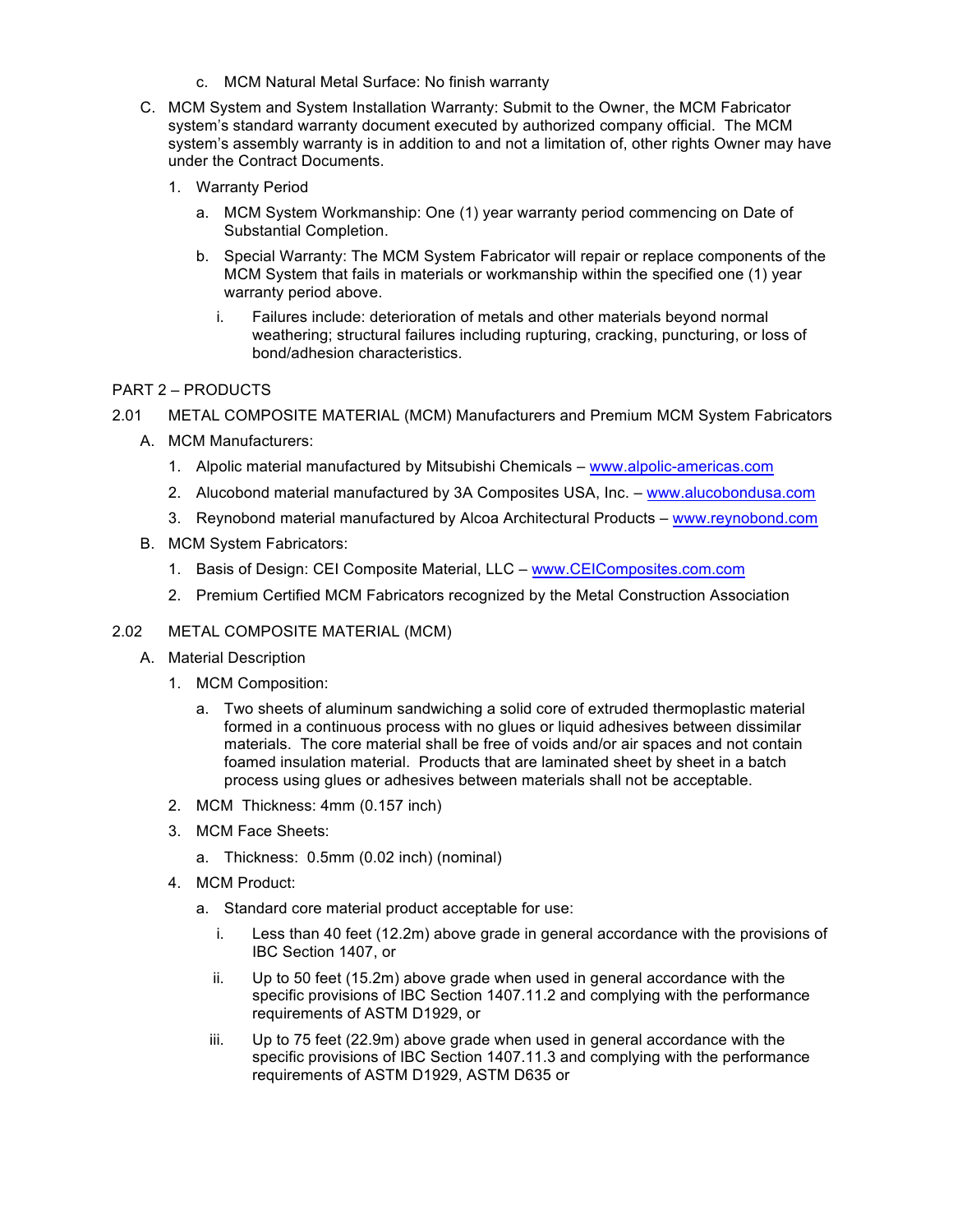- v. Up to 75 feet (22.9) above grade when used in general accordance with the specific provisions of IBC Section 1407.11.4 and complying with the performance requirements of ASTM D1929, ASTM D635 or
- vi. Type V construction
- b. Fire Retardant core material product acceptable for use:
	- i. On any construction where standard core material is allowed for use or
	- ii. On Types I, II, III, and IV Construction to any height above grade in general accordance with the specific provisions of IBC Section 1407.10.
- 5. Fire Performance: (Class A Material)
	- a. ASTM E84: MCM shall have a flame spread index of not more than 25 when tested in the maximum thickness intended for use.
	- b. ASTM E84: MCM shall have a smoke developed index of not more than 450 when tested in the maximum thickness intended for use.
- 6. Bond Integrity: Tested for resistance to delamination as follows:
	- a. Peel Strength (ASTM D1781): 22.5 in-lb/in (100 N-m/m) minimum as manufactured.
	- b. No degradation in bond performance after 8 hours of submersion in water at 212°F (100°C) or 21 days of immersion in water at 70°F (21°C).
	- c. Thermally bonded to the core material in a continuous process under heat, pressure, and tension.

# 2.03 FINISH

A. Exterior Finish: Finish shall meet the performance criteria of AAMA 2605.

[CHOOSE ONE – IF MULTIPLE COLORS ARE NEEDED BE SURE TO PROPERLY LABEL EACH COLOR AND THEIR LOCATIONS ON ALL APPLICABLE DRAWINGS]

- 1. Standard 2-coat finish:
	- a. Selected from a Manufacturer's standard color chart
- 2. Standard 2-coat Mica finish:
	- a. Selected from a Manufacturer's standard color chart
- 3. Standard 3-coat finish:
	- a. Selected from a Manufacturer's standard color chart
- 4. Custom 2-coat finish:
	- a. Selected by the Owner or Architect
- 5. Custom 2-coat Mica finish:
	- a. Selected by the Owner or Architect
- 6. Custom 3-coat finish:
	- a. Selected by the Owner or Architect
- 7. Standard 1-coat FEVE Clear finish:
	- a. Selected from a Manufacturer's standard color chart
- 8. Standard Specialty finish:
	- a. Selected from a Manufacturer's standard color chart
- 9. Natural Metal finish:
	- a. Selected by the Owner or Architect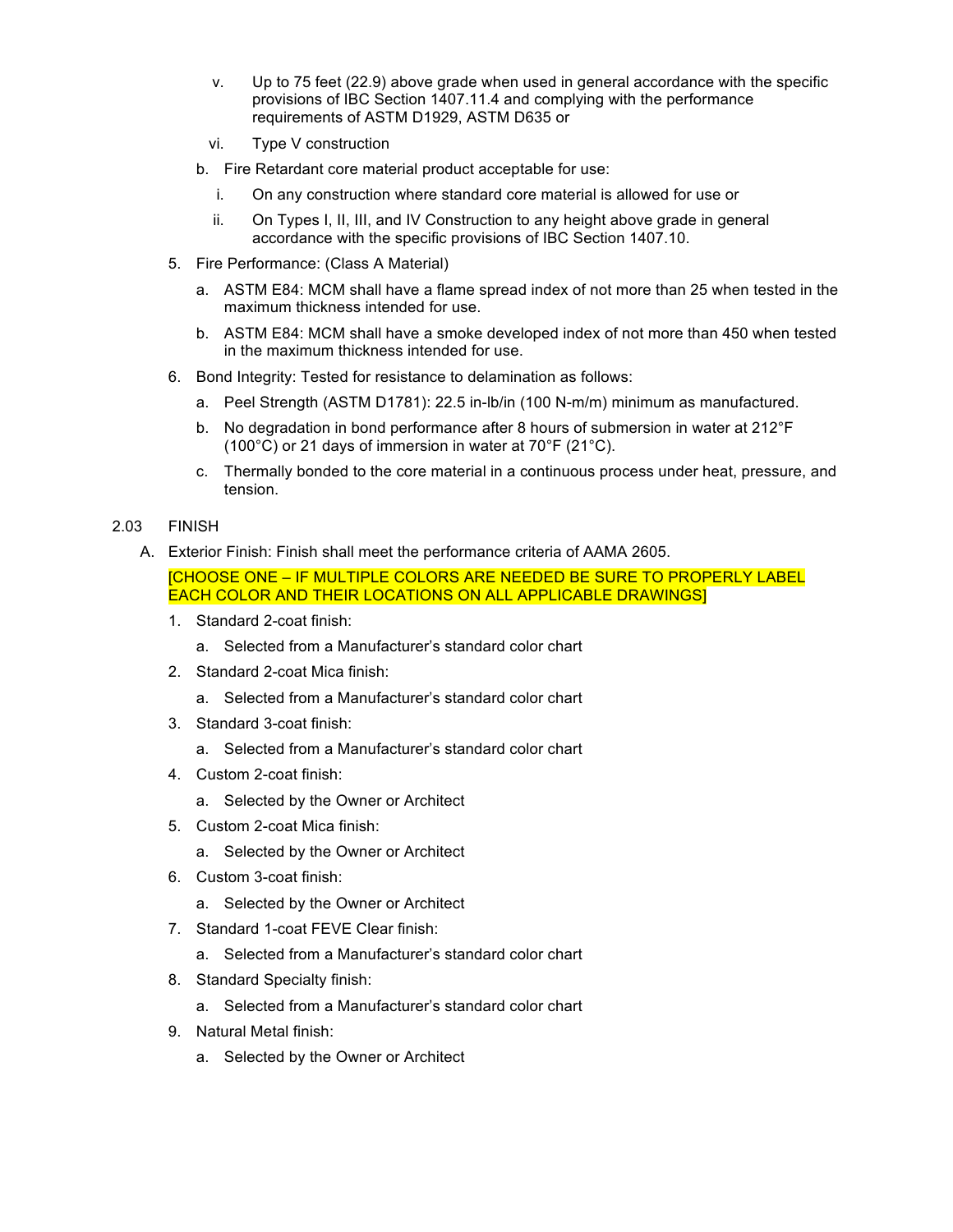### 2.04 ACCESSORIES

A. General: Provide Fabricator's standard MCM system accessories, including fasteners, clips, anchorage devices, and attachments for specific applications indicated on contract documents.

### 2.05 RELATED MATERIALS

A. General: Refer to other related sections in Related Sections paragraph specified herein for related materials, including cold-form metal framing, flashing and trim, joint sealants, aluminum windows, glass and glazing and curtain walls.

# 2.06 FABRICATION

- A. General: Shop-fabricate panels to sizes and joint configurations indicated on drawings.
	- 1. Fabricate panels to dimensions indicated on drawings based on an assumed design temperature of 70°F (21°C). Allow for ambient temperature range at time of fabrication.
	- 2. Formed MCM panel lines, breaks and angles to be sharp and true, with surfaces that are free from warp or buckle.
	- 3. Fabricate panels with sharply cut edges and no displacement of face sheet or protrusion of core.
- B. Fabrication Tolerances: Shop-fabricate panels to sizes and joint configurations indicated on drawings.
	- 1. Width: +/- 0.079 inch (+/- 2mm) @ 70°F (21°C)
	- 2. Length: +/- 0.079 inch (+/- 2mm) @ 70°F (21°C)
	- 3. Squareness: +/- 0.079 inch (+/- 2mm) @ 70°F (21°C)
- C. System Type
	- 1. W5000 Wet System
		- a. The system must provide a wet seal (caulked) panel joint and must feature provisions to drain to the exterior face of the wall any leakage of water at joints and any condensation that may occur within the wall cavity as tested per AAMA 501. The sealant type shall be as specified in Section 07900 and with foamed type backer rod as indicated on architectural drawings.
- D. Attachment System Components
	- 1. Formed from extruded aluminum as indicated on Contract Drawings to meet the specified design loads and system test performance according to each MCM System Fabricator's design. Galvanized cold formed steel clips or staggered aluminum angles are not acceptable for panel to panel attachment.
	- 2. Panel stiffeners, as required, shall be positively engaged in the perimeter extrusion or mechanically fastened to the perimeter extrusion and *shall* be secured to the rear face of the composite panel with silicone or high-strength double-sided bonding tape of sufficient size and strength to maintain panel's specified deflection under load. Structural calculations shall be provided to show the adequacy of this connection to resist the applied loads. Galvanized steel and MCM are not to be used as stiffener elements. Only panel stiffeners composed of extruded aluminum or 300 Series stainless steel shapes shall be adequate.

# PART 3 – EXECUTION

- 3.01 MCM FABRICATOR/INSTALLER INSTRUCTIONS
	- A. Compliance: Comply with Manufacturer's product data, including product technical bulletins and product packaging instructions.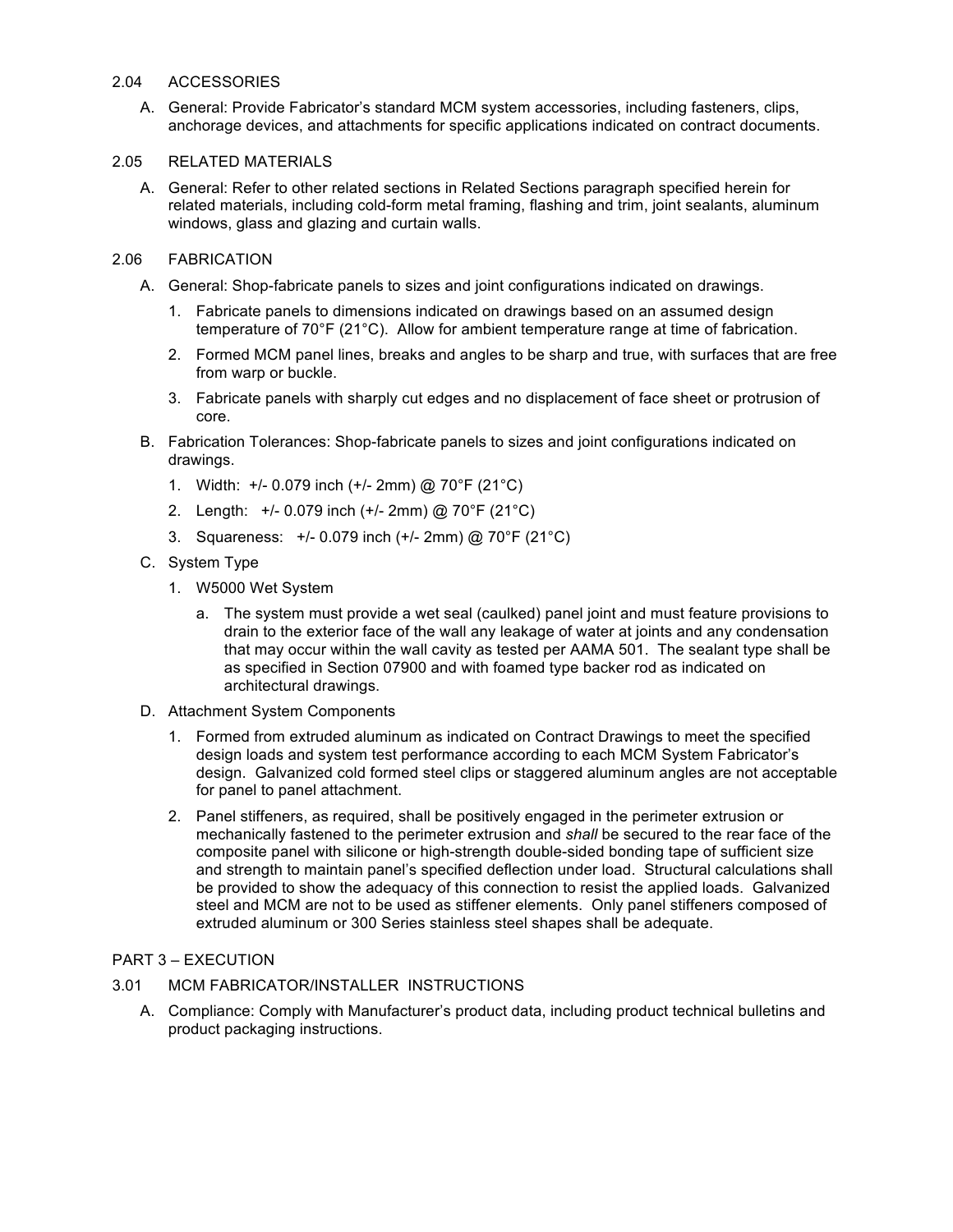### 3.02 EXAMINATION

A. Site Verification of Conditions: Verify that conditions of substrates previously installed under other sections are acceptable for the MCM system installation. Documentation should be provided indicating any conditions detrimental to the performance of the MCM System.

### 3.03 PREPARATION

- A. Miscellaneous Framing: Install miscellaneous MCM system support members and anchorage according to MCM System written instructions and drawings supplied by the MCM System Fabricator.
- B. If required per project conditions, field measurements of the site condition are to be taken prior to beginning fabrication work and notification of any material modifications and resulting schedule adjustment shall be formally documented.

# 3.04 INSTALLATION

- A. General:
	- 1. Install the MCM system plumb, level and true in compliance with MCM System fabricator's recommendations.
	- 2. Anchor the MCM system securely in place in accordance with Fabricator's approved shop drawings.
	- 3. Comply with the MCM System Fabricator's instructions for installation of concealed fasteners and with provisions of Section 079000 for installation of joint sealants.
	- 4. Installation Tolerances: Maximum deviation from horizontal and vertical alignment of installed panels: 0.25 inch in 20 feet (6.4mm in 6.1m), noncumulative.
	- 5. Do not cut, trim, weld, or braze component parts during erection in a manner which would damage the finish, decrease strength, or result in visual imperfection or a failure in performance. Return component parts which require alteration to shop for modification, if possible, or for replacement with new parts.
	- 6. Separate contact of dissimilar metals with bituminous paint, approved plastic shims, or other approved methods as defined within the Aluminum Design Manual (ASD). Use gasketed or approved coated fasteners where needed to eliminate the possibility of corrosive or electrolytic action between metals.
- B. Related Products Installation Requirements: Refer to other sections in Related Sections paragraph herein for installation of related products.

### 3.05 FIELD QUALITY REQUIREMENTS

- A. Field Quality Control: When required by contract, mock up shall be constructed and tested at the expense of the Architect/Owner/General Contractor, conduct water-spray test on the mock-up of the MCM System, testing for water penetration according to AAMA 501.2.
- B. Testing Agency: If required, the Owner shall engage a qualified testing agency top perform tests and inspections.

### 3.06 ADJUSTING and Cleaning

- A. Adjusting:
	- 1. Remove and replace panels damaged beyond repair as a direct result of the panel installation. After installation, panel repair and replacement shall become the responsibility of the General Contractor.
	- 2. Removal of panels damaged by other trades shall be the responsibility of the General Contractor.
	- 3. Repair components of the MCM system with minor damage such that repairs are not discernible at a distance of 10 feet (3m) from the surface at a 90° angle per AAMA 2605.
	- 4. Remove and replace components of the MCM system damaged beyond repair.